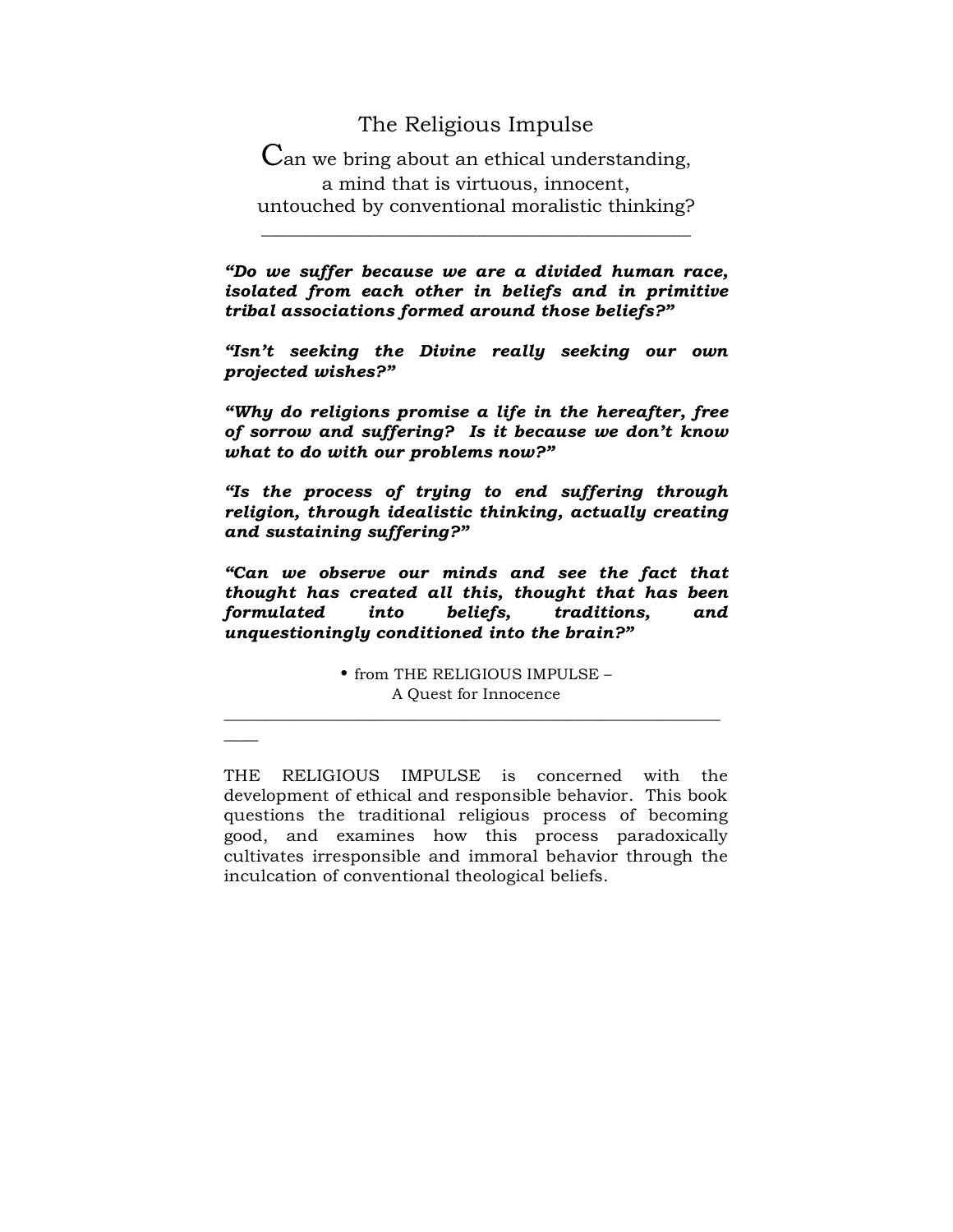# **The Religious Impulse**

# **A Quest for Innocence**

Terrence Webster-Doyle

Copyright © 1989 (All rights reserved)

ISBN 0-942941-14-4

ii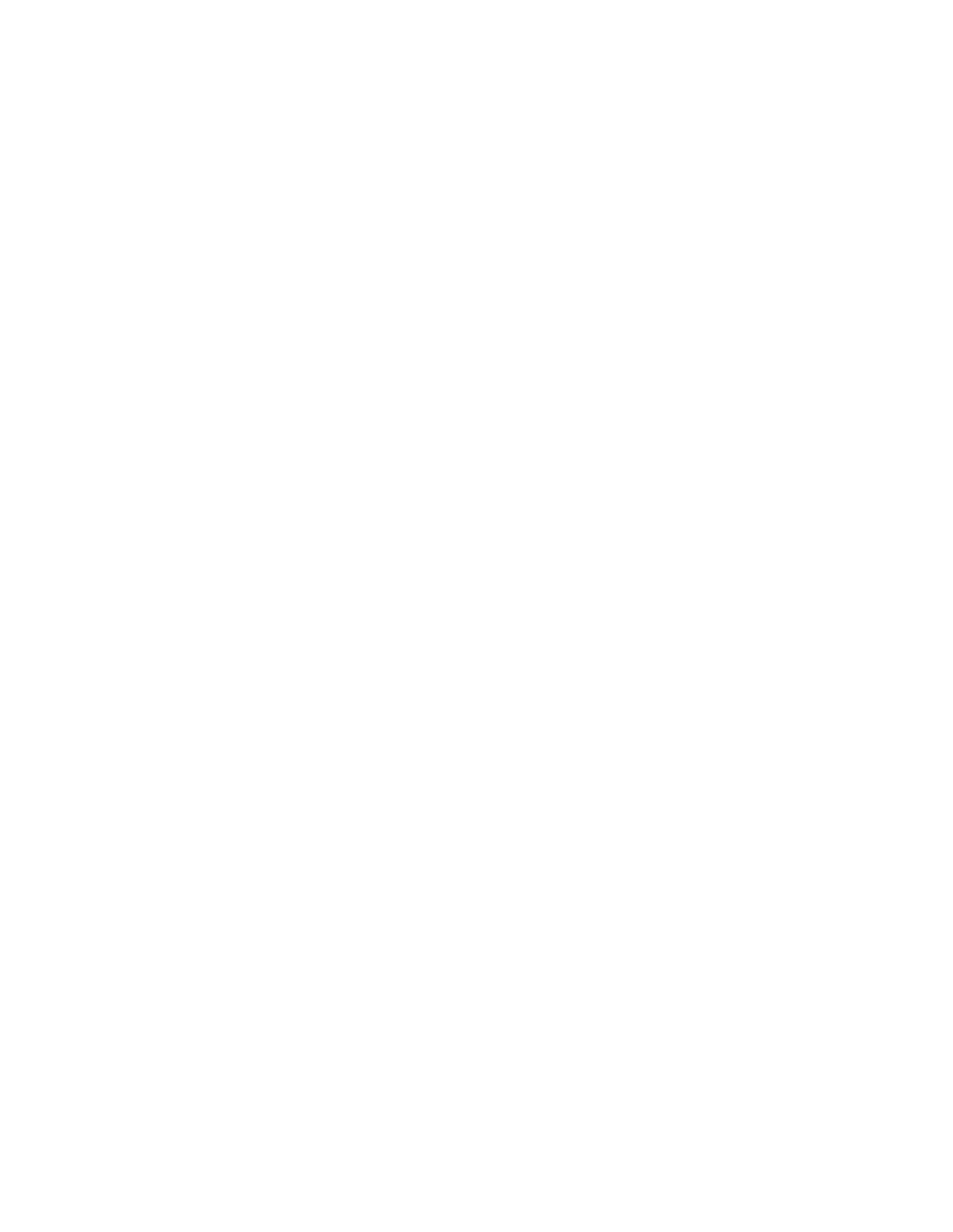#### **Introduction**

#### Part I **Observations on Creative Doubt:**

- Enquiry
- Psychological Conditioning

#### Part II **Observations on Traditional Religious Practice:**

- Belief
- Faith
- Hope
- Charity
- Devotion
- Forgiveness
- Suffering and Sorrow
- Worship
- Confession
- Prayer
- Giving Up Oneself to God
- Heaven and Hell
- Sin
- Living for Eternity
- Fear of Death
- Religious Education for Children

#### Part III **Observations on the Religious Mind**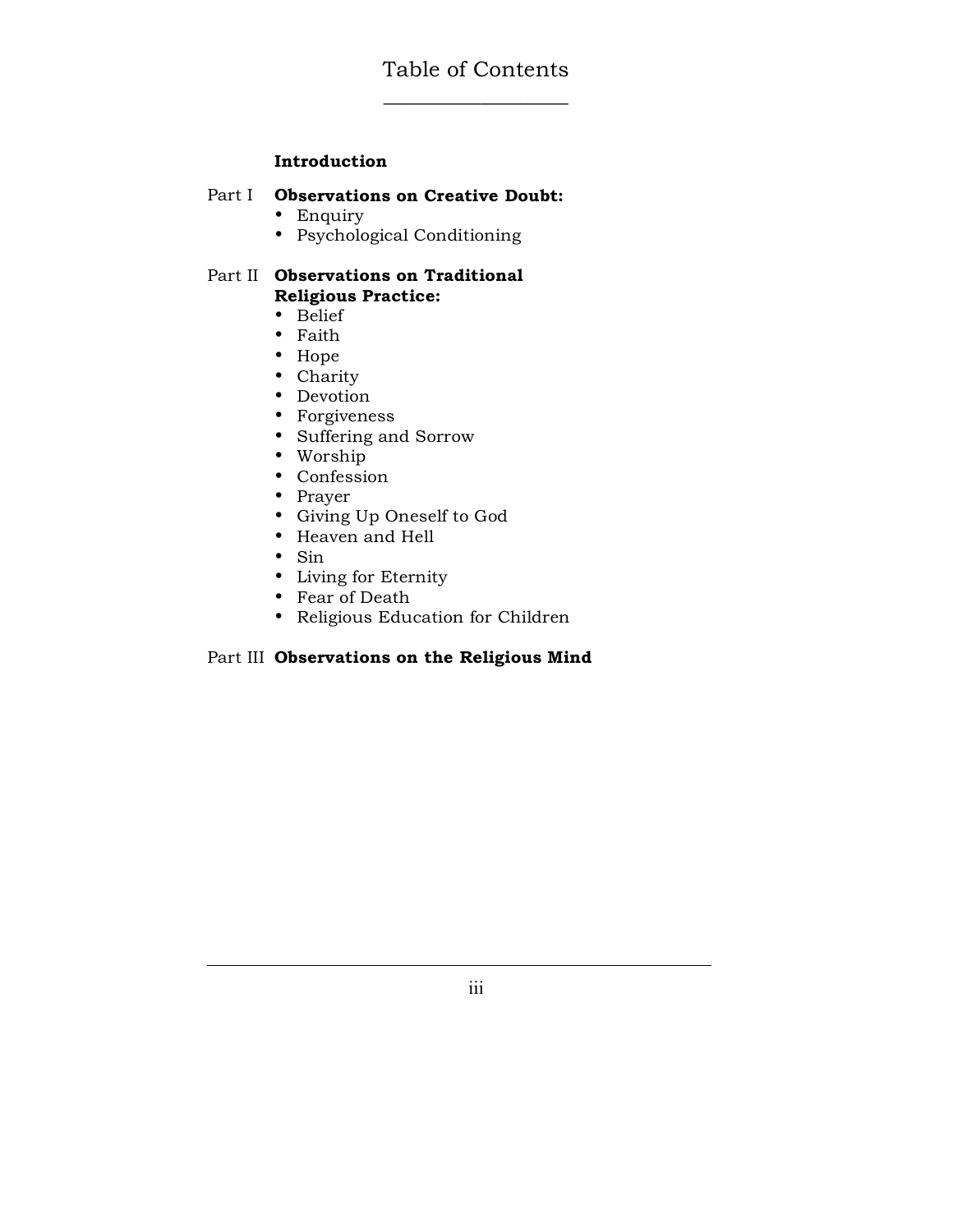### **Introduction**  $\overline{\phantom{a}}$  , where  $\overline{\phantom{a}}$

The intent of this book is to question traditional religious belief in order to discover if it creates and sustains conflict; the intent is also to enquire into the nature of the "religious mind," a mind that is intelligent, mature, free of belief and all forms of conditioned thinking.

This book will ask simple, straightforward, fundamental questions.

It is the nature of a question to hold the intellectual mind in abeyance so one can *look* at the situation directly, immediately, and unbiasedly. The format of this book has been chosen carefully so as to stimulate *insight* into our conventional way of living. Too often books on religion are intellectual dissertations leading to more knowledge, more speculation, and confusion. Presented in the pages to come are *observations* on the traditional practice of religion. These observations are intended not as conclusions but as mirrors to reflect our state of mind. These observations are not THE TRUTH. They are not assertions to be accepted or rejected but are, rather, a means by which the reader can reflect on and creatively doubt what we have unquestioningly come to believe as true. The aim is to look anew at the age-old process of conventional religious thinking, to enquire into its purpose in living.

This book will not elaborate historically or sociologically into religion. It will not quote anyone to validate its perspective. There is no authority except for one's own observation; only the reader can tell what is true, factual, by using the questions as working hypotheses to arouse his or her own enquiry. The intent of this book is not to answer questions but rather to raise them. Questioning denies the imposition of any psychological authority and cultivates doubt, which frees the intelligent mind to explore unhindered by conditioned restraints. It is the free mind that has the opportunity to discover that which is innocent, unspoiled, and creative.

iv